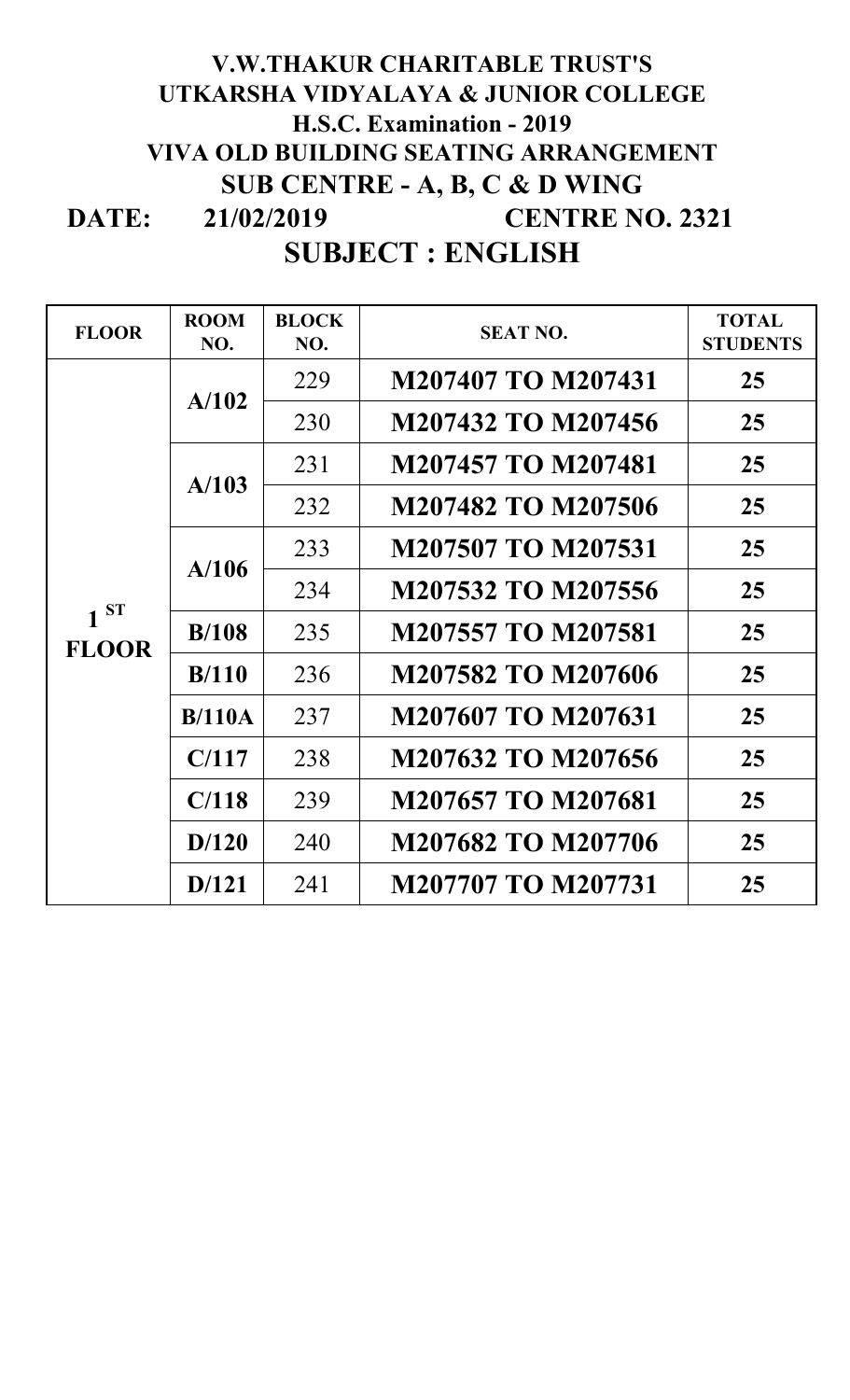## **DATE: 21/02/2019 V.W.THAKUR CHARITABLE TRUST'S UTKARSHA VIDYALAYA & JUNIOR COLLEGE H.S.C. Examination - 2019 VIVA OLD BUILDING SEATING ARRANGEMENT SUB CENTRE - A, B, C & D WING CENTRE NO. 2321**

## **SUBJECT : ENGLISH**

| <b>FLOOR</b>             | <b>ROOM</b> | <b>BLOCK</b> | <b>SEAT NO.</b>           | <b>TOTAL</b>    |
|--------------------------|-------------|--------------|---------------------------|-----------------|
|                          | NO.         | NO.          |                           | <b>STUDENTS</b> |
| $2^{ND}$<br><b>FLOOR</b> | A/202       | 242          | M207732 TO M207756        | 25              |
|                          |             | 243          | <b>M207757 TO M207781</b> | 25              |
|                          | A/203       | 244          | M207782 TO M207806        | 25              |
|                          |             | 245          | <b>M207807 TO M207831</b> | 25              |
|                          | A/205       | 246          | M207832 TO M207856        | 25              |
|                          |             | 247          | <b>M207857 TO M207881</b> | 25              |
|                          | A/206       | 248          | <b>M207882 TO M207906</b> | 25              |
|                          |             | 249          | <b>M207907 TO M207931</b> | 25              |
|                          | B/208       | 250          | M207932 TO M207956        | 25              |
|                          | B/210       | 251          | <b>M207957 TO M207981</b> | 25              |
|                          | B/210A      | 252          | <b>M207982 TO M208006</b> | 25              |
|                          | C/218       | 253          | <b>M208007 TO M208031</b> | 25              |
|                          | D/220       | 254          | <b>M208032 TO M208056</b> | 25              |
|                          | D/221       | 255          | <b>M208057 TO M208081</b> | 25              |
|                          | D/222       | 256          | <b>M208082 TO M208106</b> | 25              |
|                          | D/223       | 257          | M208107 TO M208131        | 25              |